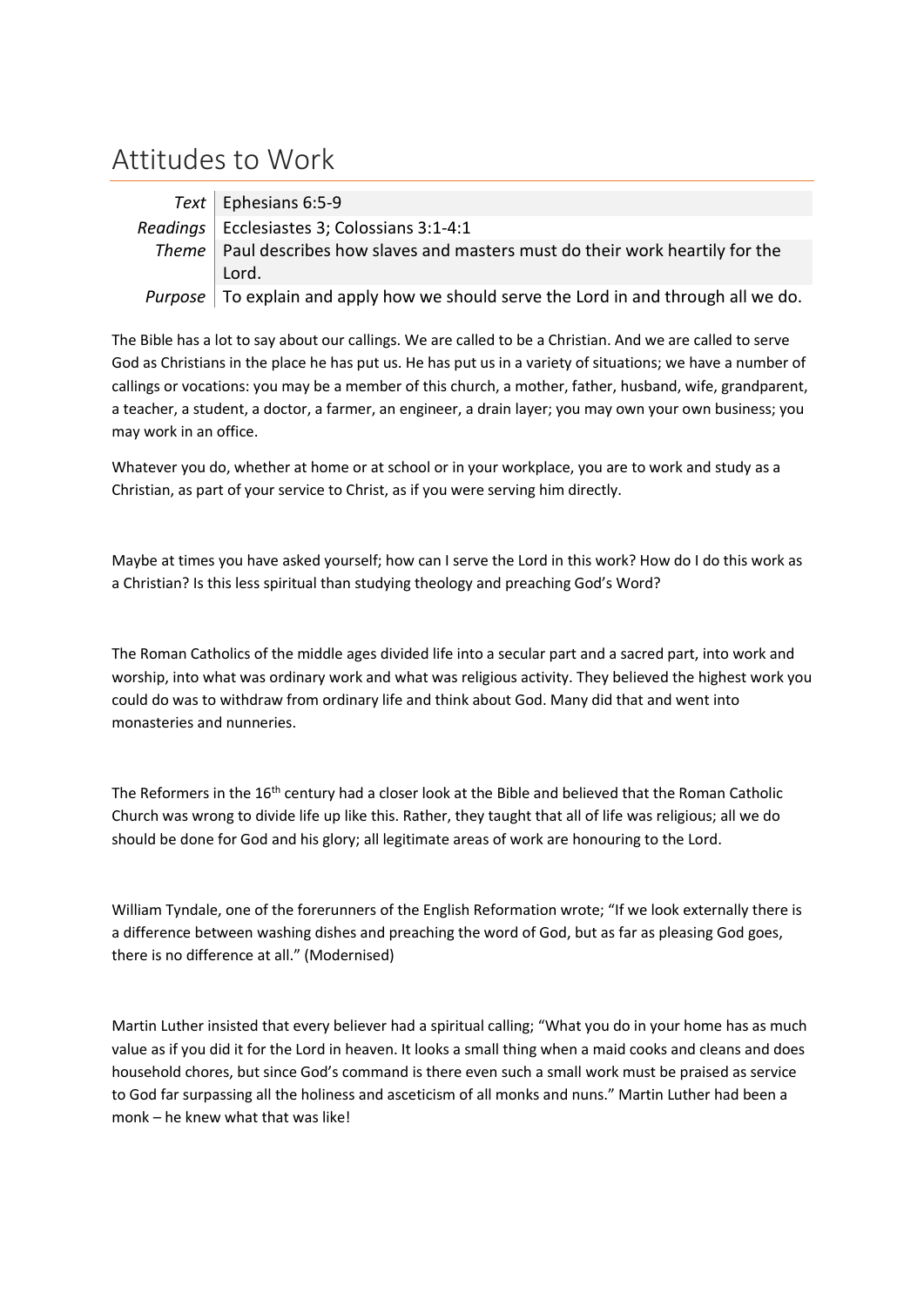The key matter is not what work you are doing but why and how you are doing it. Are you serving God or yourself? Is your focus upward or inwards? Are you doing this to obey God or out of self-interest?

The Shorter Catechism expressed the true goal of our lives when it asked; "What is the chief end of man?" The answer; "Man's chief end is to glorify God and enjoy him forever."

In this passage the apostle Paul emphasises that all your work must be done **for the Lord**, as if you were serving the Lord Jesus. He mentions this three times; verse 5b "…just as you would obey Christ"; verse 6 "…but like slaves of Christ"; verse 7 "as if you were serving the Lord."

Paul addressed this to **slaves.**

In the first century AD there were an estimated 60 million slaves in the Roman Empire, about one third of the population. Some slaves were very badly treated, but more generally they were looked after and there was not a lot of difference between the situation of a slave and a free person. Slaves earned money and they could eventually buy their freedom. They could own property.

When some slaves became Christians they thought their new faith meant that they did not have to be slaves any longer and that they did not have to obey their masters. But Paul directed Christian slaves to serve Christ in their work.

This has application to all of us. When things are difficult often our first reaction is to look for a change of situation, and that may be a possible solution. But instead we may need to continue to serve the Lord in the position we are in. Many of the  $1<sup>st</sup>$  century slaves had to do that; they had to continue as slaves and do their work in a Christian manner, and so do we.

So let's consider what Paul wrote about the **manner of our work.**

The key command here is that we are obey those in authority over us in our workplace: "obey your earthly masters". The same word is used in 6:1 for children obeying their parents.

Obey "with respect and fear", or "with fear and trembling".

This does not mean you should be afraid of your boss or that you should have a cringing attitude.

Rather it means that you should work diligently, doing your best, being trustworthy and conscientious. Do your work "with sincerity of heart." Do it as an expression of your service to Christ.

Paul then explained what we should avoid in our attitude to work; vs 6 "not only to win their favour when their eye is on you." Literally this reads; "not according to eye service as men pleasers."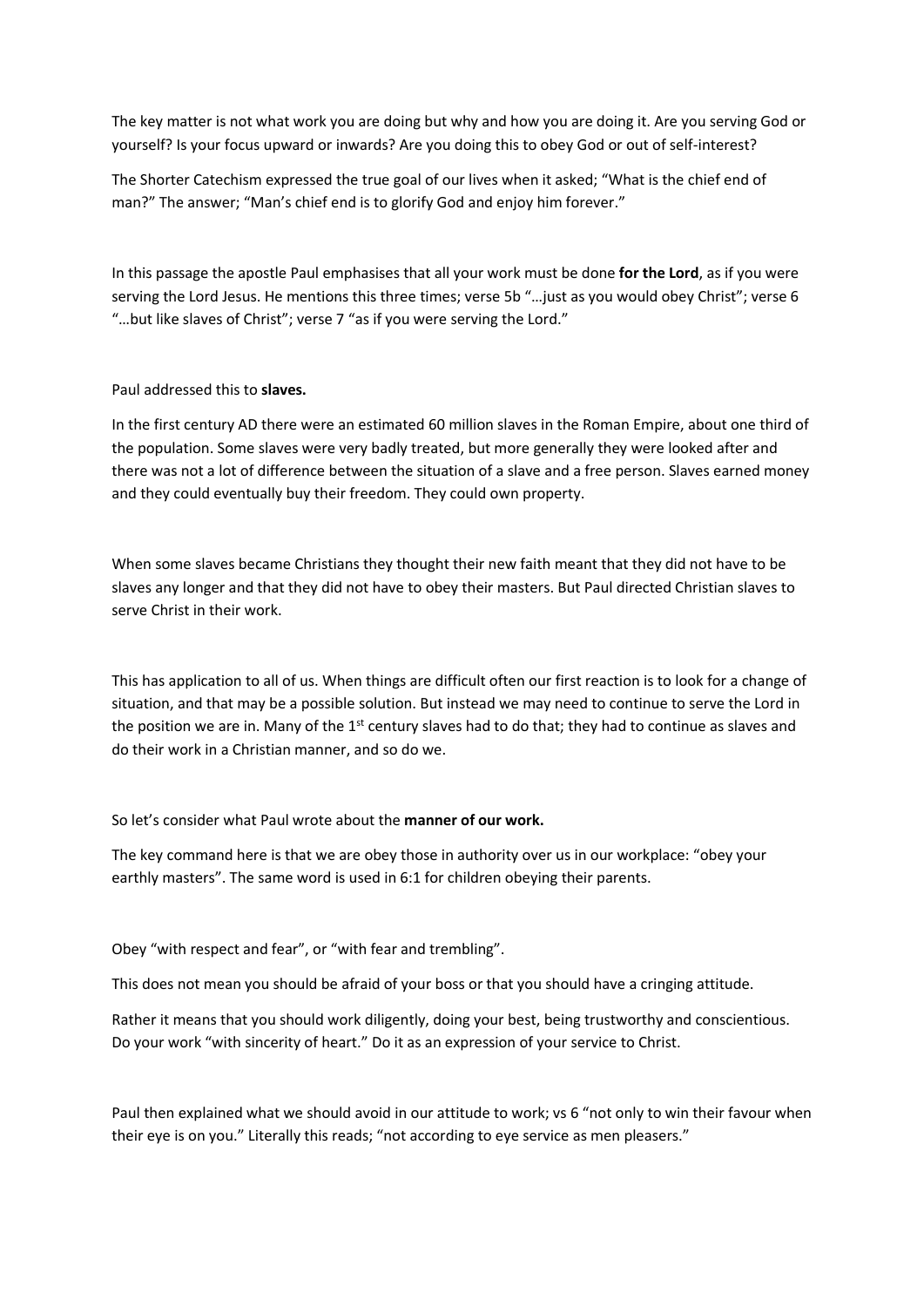We all know people like this; they only work when the boss is around; they spring into action when they see the foreman coming.

And there are others who only want to make a good impression to win the favour of the boss – they are men pleasers.

Instead you should be working "like slaves of Christ, doing the will of God from your heart." (Verse 6b)

Our motivation should not be external, that the boss is watching, but internal from our heart.

Paul reinforced this when he continued (verse 7); Serve wholeheartedly, as if you were serving the Lord, not men."

We have that saying; "It's hard to find good help these days!" Sadly that is all too true. We meet too many people who are dragging their feet in their work or their study. They are lazy and reluctant. They are half-hearted and slack. They arrive late, extend their breaks, and leave early.

As Christians we must serve wholeheartedly, with zeal and enthusiasm. Be willing and eager in your work and study. Make good use of the time and talents God has given you.

This was a key emphasis in the protestant Reformation, so much so that it became known as the "protestant work ethic" and it was especially characteristic of the Calvinists. The St Bavo Kerk in Haarlem in the Netherlands has stained glass windows, but the men pictured are not the Roman Catholic saints but the members of the town council – they were the Calvinistic saints, serving the Lord in their daily job and calling.

Do you have a biblical work ethic?

Are you working, doing something useful with your hands, so that you may have something to share with those in need? (Ephesians 4:28)

If you are a student or a teacher are you loving God with *all your mind*?

Are you a good witness to unbelievers in the manner of your work? Are you working diligently and wholeheartedly?

Paul concluded his words to slaves and to us by explaining **the motive** for our work: "because you know that the Lord will reward everyone for whatever good he does, whether he is slave of free."

Most of you are doing a lot of good in your families, in the church, in your workplace, and in society. The good you do may go unnoticed; it might pass unrecognised and sometimes unappreciated and often unrewarded.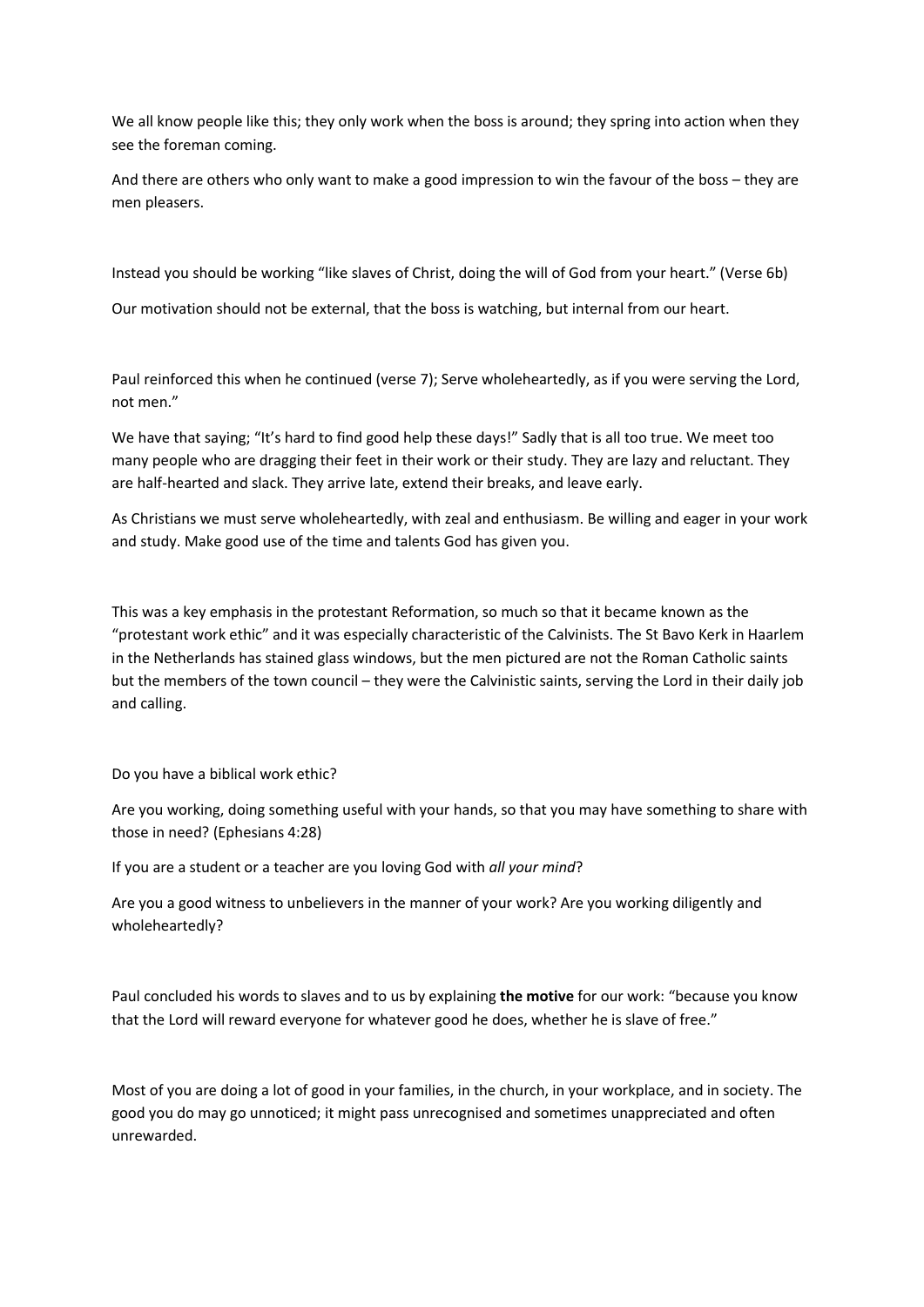But don't be discouraged "because you know that the Lord will reward everyone for whatever good he does." Jesus knows everything you do so keep working; don't give up; "Always give yourselves fully to the work of the Lord, because you know that your labour in the Lord is not in vain." (1 Corinthians 15:48)

Keep in mind the big picture.

A man walked past three other men who were all shaping rocks. He asked then what they were doing. The first man didn't even look up but said, in an irritated voice, "I'm cutting rocks!" The second man paused to say; "I'm making 100 pounds." The third man looked up and said with pride, "I'm building a cathedral!" The first man could only see the rocks; the second man could only see his pay cheque; the third man could see the broader significance of his work.

You might be changing nappies and feeding your children.

You may be welding and manufacturing, or selling seeds, or teaching at school, or managing staff, or processing accounts, or building cabinets – whatever you do, do it as serving the Lord and extending his kingdom, and he will reward you.

Paul then addressed **masters.** (Verse 9)

He did this more briefly because most of what he wrote to the slaves also applied to masters, and to employers. Literally the Greek reads, "Masters, do the same to them."

But Paul addressed the **particular temptation** of masters, which is to use the weight of their authority. Employers may be tempted to pull rank and to threaten their employees. This sometimes happens in industrial relations where there is tension between employers and employees. Paul warned masters and bosses and employers, "Do not threaten" those under you.

He supported this with **a reason**; "since you know that he who is both their Master and yours is in heaven, and there is no favouritism with him."

We are all serving the same master, the Lord Jesus.

From his position in heaven he sees everything that is going on; he knows what is happening in the world, and in your home, and at your school, and at your workplace.

He is in heaven and so he is almighty and all-powerful; he can do what he pleases.

And there is no favouritism, no partiality with him. He is not biased one way or the other. He will do what is right and just and fair.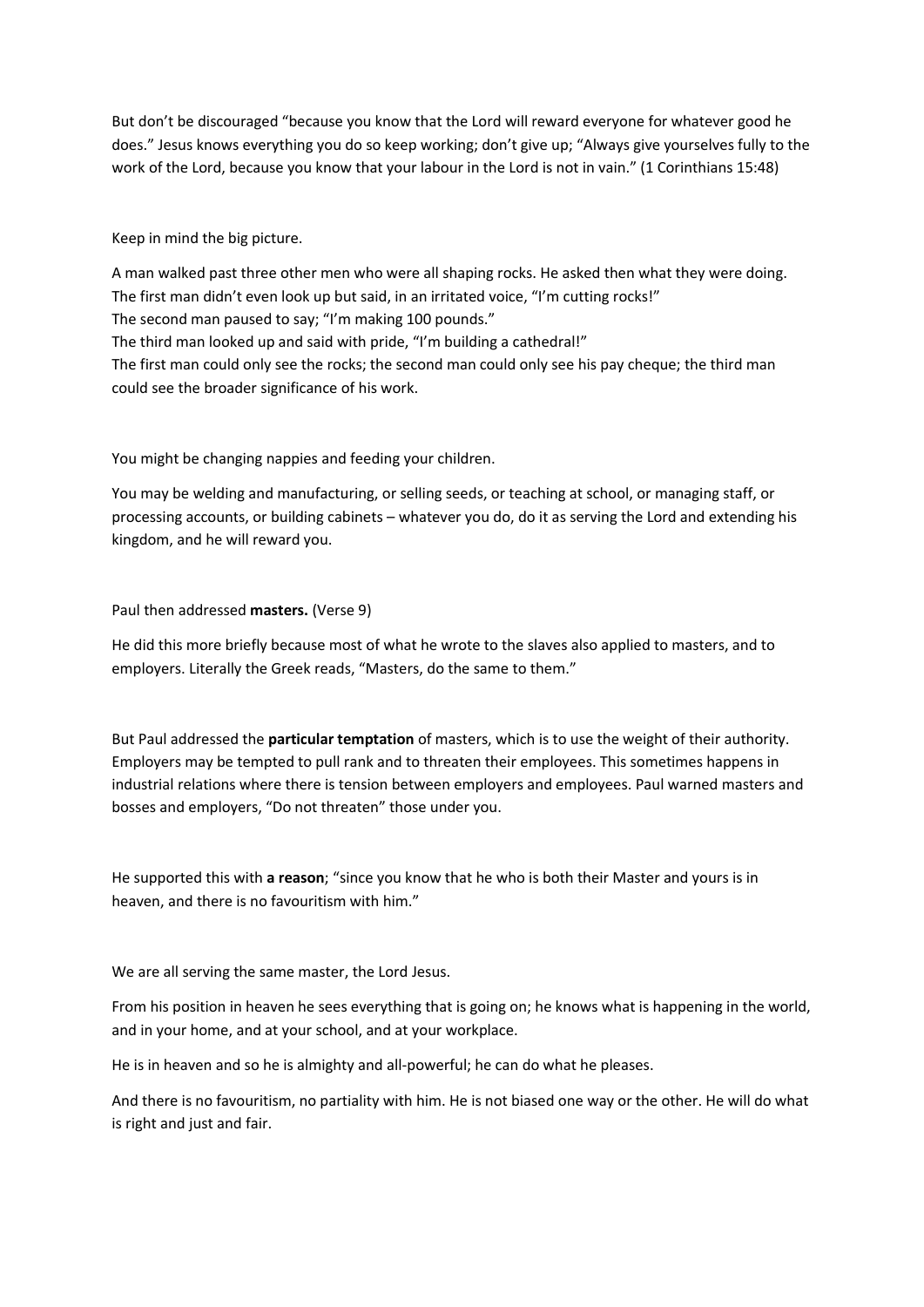This is a warning and an encouragement to us.

*It is a warning* because all of us will one day have to give an account of how we have used our time and talents, our gifts and opportunities. We will have to account for how we have served those over us, and how we have treated those under us. The Lord will punish those who have done evil.

*It is an encouragement* because we know that God is just and righteous and one day he will reward those who believe in Jesus and serve him with all their heart and do what is righteous.

Earlier we asked whether each of us can serve God in our various callings. The answer to that is: Yes! We are called to serve the Lord in our particular place, whether that be at home or some place of study or work. Every one of us is in fulltime Christian services because we are to serve the Lord Jesus in all we do.

Someone has noted that the shepherds who visited Jesus, the new born king, did not throw down their staffs and go off to seminary; they went back to their sheep!

Some areas of service are more strategic than others; yet all God's people are to serve the Lord in his church and kingdom. You can do that in your place and position.

Luther said that the work of a maid was honouring to the Lord, more than that of the monks and nuns.

Listen to this poem written by such a maid:

"Lord of all pots and pans and things Since I've no time to be A saint by doing lovely things Or watching late with thee, Or dreaming in the dawn-light, Or storming heaven's gates, Make me a saint by getting meals And washing up the plates. Thou who dost love to give men food In room or by the sea, Accept this service that I do, I do it unto thee."

This all-of-life perspective is also expressed in a well-known hymn:

"Fill thou my life, O Lord my God, in every part with praise, that my whole being may proclaim, Thy being and thy ways. Not for the lip of praise alone, Nor e'en the praising heart I ask, but for a life made up Of praise in every part.